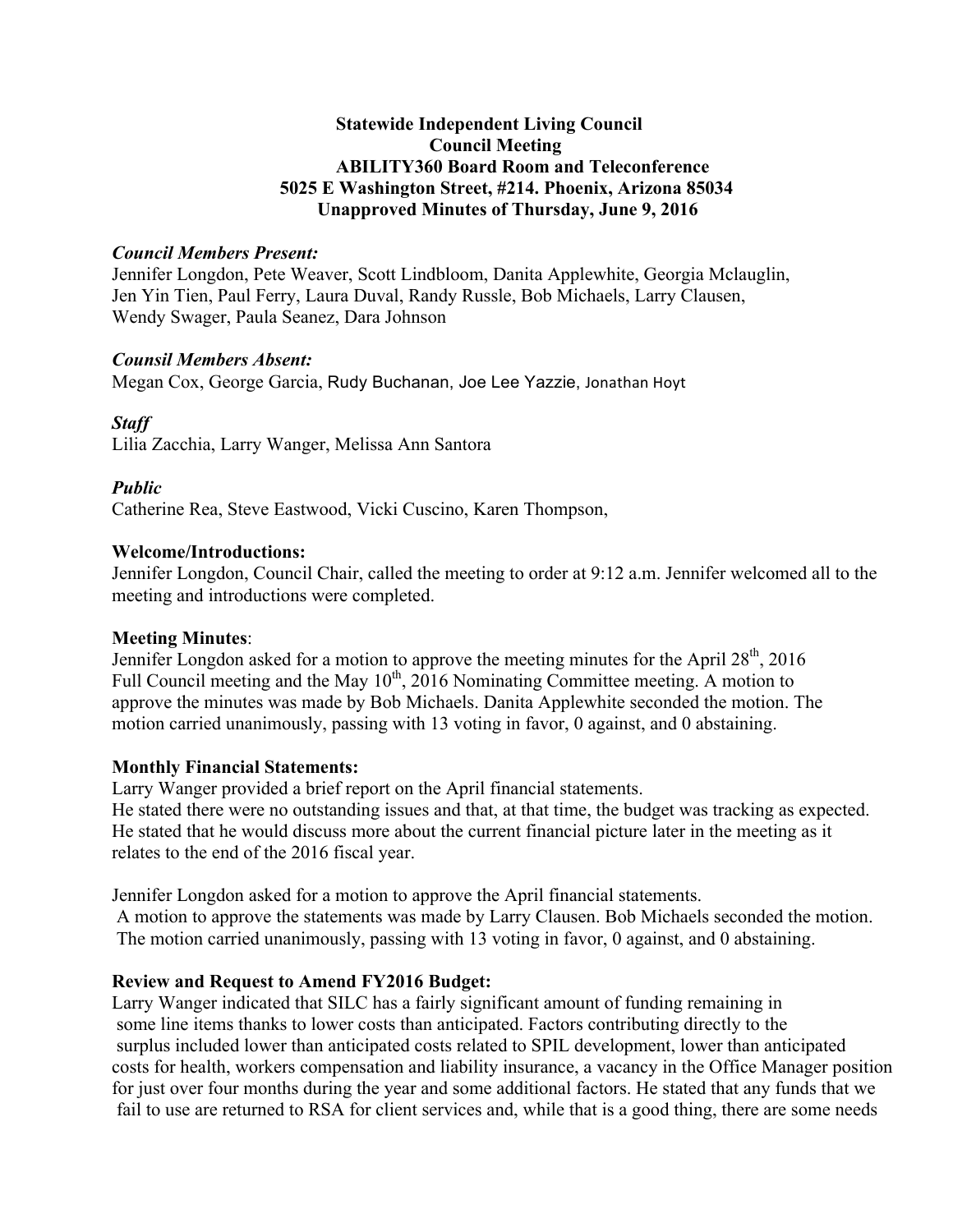in the office that could be addressed. With that said, Larry provided an overview of the amendment that would move funds to line items including equipment, information technology, staff training and staff travel.

# *Equipment*

Larry stated that there is a need to replace old, poorly functioning computers which would allow staff to utilize increasingly accessible, up-to-date software. He proposed moving \$2,500 in remaining funds from Administration/ Executive Director to Equipment, as well as \$2500 in remaining funds from Administration/ Office Manager, resulting in a total of \$5,000 being moved to the equipment line.

# *Supplies*

Larry proposed moving \$650 from Administration/ Director of Administration to Office Supplies as well as moving \$950 from Operating/ Software to Office Supplies, resulting in \$1,600 being moved to this line.

#### . *Information Technology*

Larry then proposed moving \$573 from Operating/ Auditor to Information Technology.

# *Staff Training*

Larry suggested that we move \$1,000 from Operating/ Maintenance to Staff Training, resulting in a \$0 remaining balance in Maintenance.

# *Staff Travel*

Finally, Larry proposed moving \$1,400 from Operating/ Accounting to Staff Travel.

Jennifer Longdon asked for a motion to approve the budget amendment. A motion to approve the amendment was made by Danita Applewhite. Larry Clausen seconded the motion. The motion carried unanimously, passing with 13 voting in favor, 0 against, and 0 abstaining.

# **Chair's Report:**

Jennifer Longdon announced that this will be her last meeting as the Chair of the Arizona Statewide Independent Living Council. She then indicated that updates on Council appointments and other issues will be provided by Larry in his report.

# **Report from the Nominating Committee and Election of Officers:**

Jennifer Longdon noted that the Nominating Committee met on May  $10<sup>th</sup>$  and agreed on a list of niminees to serve as officers on the SILC Executive Committee. The following Council members were recommended (and have accepted nominations) as Executive Officers:

Danita Applewhite (**Chair**) Laura Duval (**Vice Chair**) Pete Weaver (**Secretary**) Wendy Swager (**Treasurer**) Scott Lindblom (**Vice Treasurer**)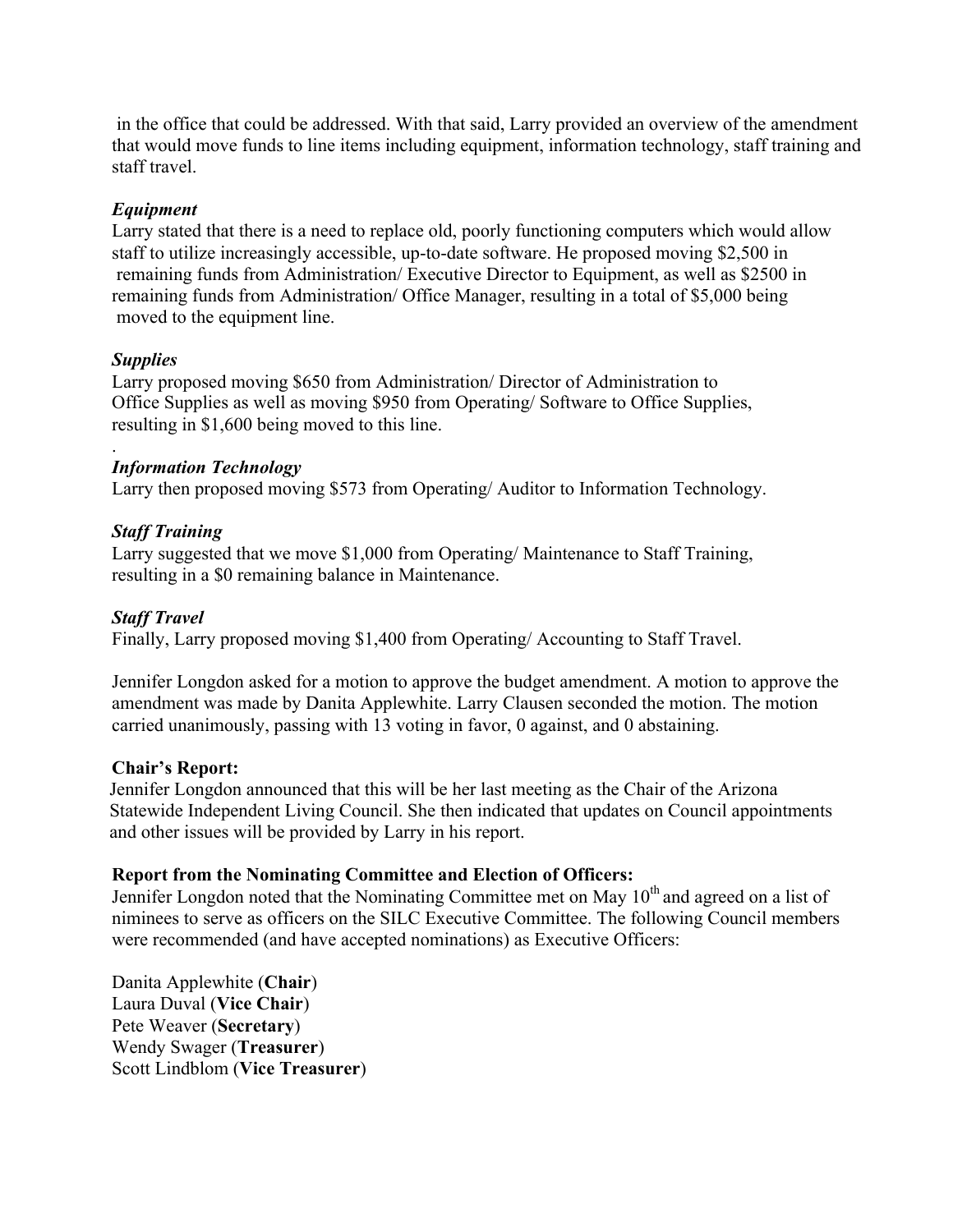Jennifer Longdon asked for a motion to approve the nominated Executive Officers. A motion to approve the committee was made by Larry Clausen. Paula Seanez seconded the motion. The motion carried unanimously, passing with 13 voting in favor, 0 against, and 0 abstaining.

## **Direct Center for Independence Presentation:**

Vicki Cuscino, Executive Director of DIRECT! Center for Independent Living provided an informative presentation highlighting activities at the CIL in Tucson. She noted changes that have taken place in some areas since she became the Executive Director in 2015, how core services are provided, things that are going well and successes for the organization as well as some of the challenges they are working on.

## **Executive Director's Report:**

Larry Wanger stated that Boards and Commissions has been increasingly responsive, assisting the SILC in ensuring that upcoming vacancies on our Council will be filled in a timely manner. Larry encouraged the Council to direct personal or professional connections that would be interested in serving on our Council to our website.

Larry also noted that, with the election of officers during this meeting, the entire Executive Committee and leadership of the organization was lost due to the fact that each of their terms expire this month. He suggested that it would be far more advantageous for the SILC if terms were staggered so that fewer people left the Council in any given year. For example, he noted that we will have no vacancies in 2017 to fill but that 2018 and 2019 would then be similar to 2015 and 2016 in terms of turn-over with the Council. Boards and Commissions expressed support for looking at this issue as well as the possibility of reducing the size of the Council.

Additionally, Larry reminded Council members that the 2016 Arizona Youth Leadership Forum is currently 3 days away. This year, 20 youth from across the State of Arizona will participate in the conference. Larry stated that the SILC will provide a detailed report and statistical analysis of the event. Lastly, Larry announced that Ability360 will sponsor two AZYLF Alumni to attend the NCIL Conference in Washington DC

Larry shared with the Council that SILC participated in the recent two-day Emergency Preparedness training, which occurred in La Paz County. Larry announced that this training "went well" and that it likely will be scheduled to occur in Mohave County.

Larry mentioned his hope that in the upcoming months, we will work on the re-branding of the Statewide Independent Living Council (including, but not limited to our logo). Larry stated that many of the activities in the upcoming 2017-2019 State Plan provide us with an opportunity to have a high-level of visibility within the Arizona community (due to training, education, and empowerment initiatives).

#### **Recognition of outgoing Council Member:**

Jennifer took a moment to recognize the outgoing members of the Council and A list of those individuals was read aloud and Council members commented on their experiences serving on the Statewide Independent Living Council.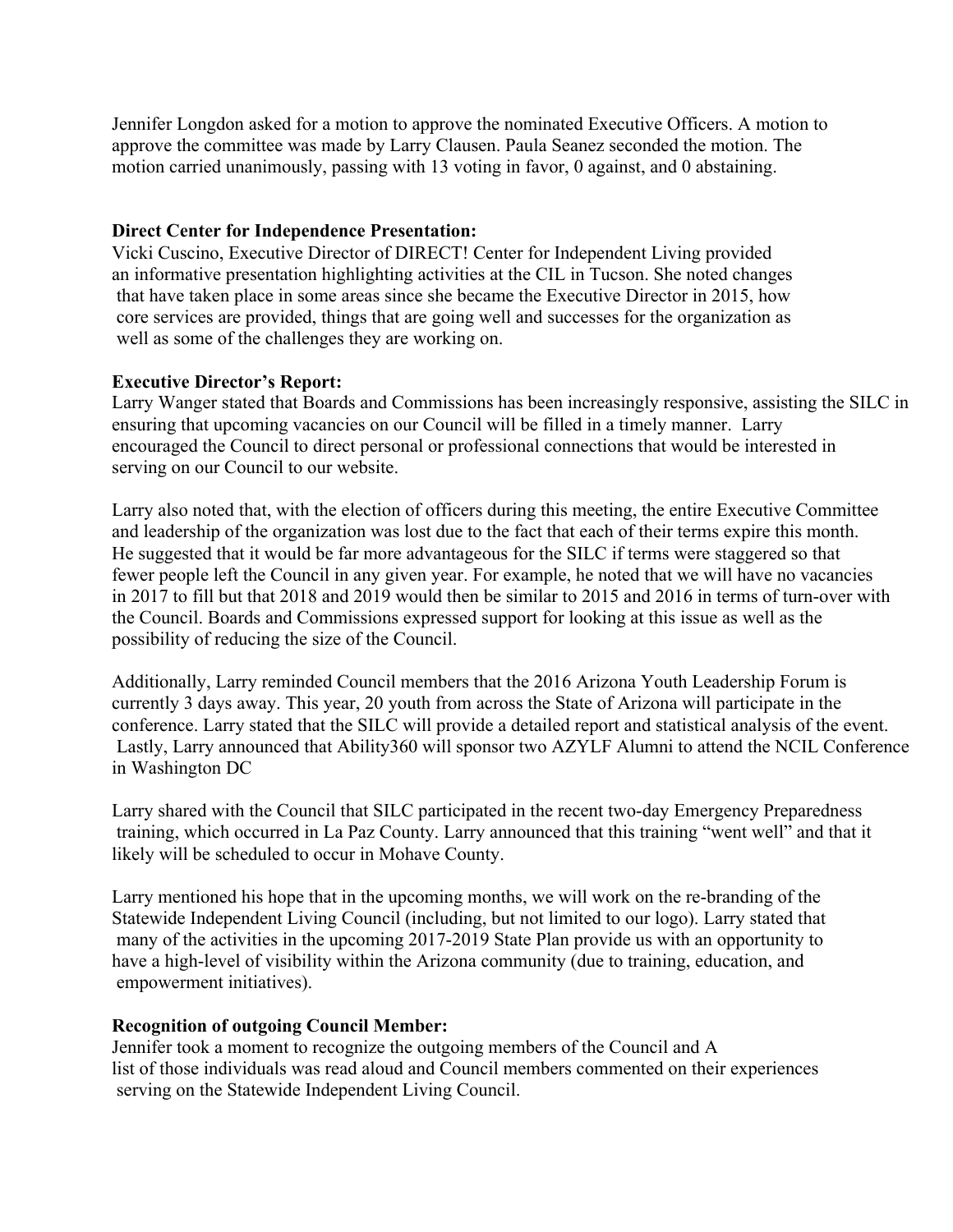# **2-1-1 Arizona presentation Catherine Rea and Steve Eastwood**:

Catherine Rae and Steve Eastwood have been working closely with Arizona Centers for Independent Living during the past two years in order to build an effective, comprehensive information and referral database, especially in relation to increasing and improving the information that is available to persons who have disabilities. 211 is an easy to remember toll-free phone number (and website) that connects callers with local community services (such as food, shelter, counseling employment assistance, job search tools, permanent housing and more).

Catherine and Steve highlighted the success of the partnership, reporting that there has been a 52 percent increase in the number of disability related services added to their database.

# **State Rehabilitation Council:**

Danita Applewhite summarized the recent SRC meeting. Danita stated that an additional 10 million dollars will be added to AZRSA's budget that will assist the approximately 4,000 individuals on the waiting list for Vocational Rehabilitation Services. Danita additionally expressed that SRC is supportive of the Arizona Youth Leadership Forum and noted that Larry provided a presentation to the SRC at the May meeting.

# **RSA Update**

Paul Ferry provided the update on behalf of AZRSA. He stated that, due to the increased funding for the agency, there will be an increase in consumers seeking services from Vocational Rehabilitation. he provided further explanation about the state and federal match and the net increase in funding that will be received. Finally, he mentioned that AZRSA staff will be participating in the AZYLF.

# **Approval of the 2017 – 2019 State Plan:**

Larry Wanger provided a brief overview of the 2017 – 2019 State Plan for Independent Living, highlighting goals and objectives in the document and the process that will take place over the next few weeks resulting in submission of the Plan to ACL before June 30. He also mentioned the public hearing that was conducted on June 1.

For the 2017 – 2019 State Plan, no written comments were received, but AZSILC staff did receive a few phone-calls. Larry also mentioned that during the public hearing, there was some concern over no longer using Part-B dollars to pay for the ILRS program that Arizona Rehabilitation Services Administration was operating.

Bob Michaels expressed significant concern related to the source of SPIL funding dollars, commenting that, due to his unease, he is unsure as to whether he will vote to approve the current State Plan. His concerns were specific to the use of Social Security Reimbursement funds for the SILC Resource Plan. Larry provided the Council with some detail about the differences between SSA Reimbursement and I&E funding, noting that SSA dollars are not stable in that the amount received by the state differs from one year to the next whereas i&E funds are set. Larry noted that he tried to get information from AZRSA regarding the amount of SSA Reimbursement funds received each year for at least the past three years but that he was told this is not public information.

After much discussion regarding the funding issue and the concerns Bob presented, Jenn Yin-Tien motioned to approve the SPIL strongly objecting to the use of Social Security